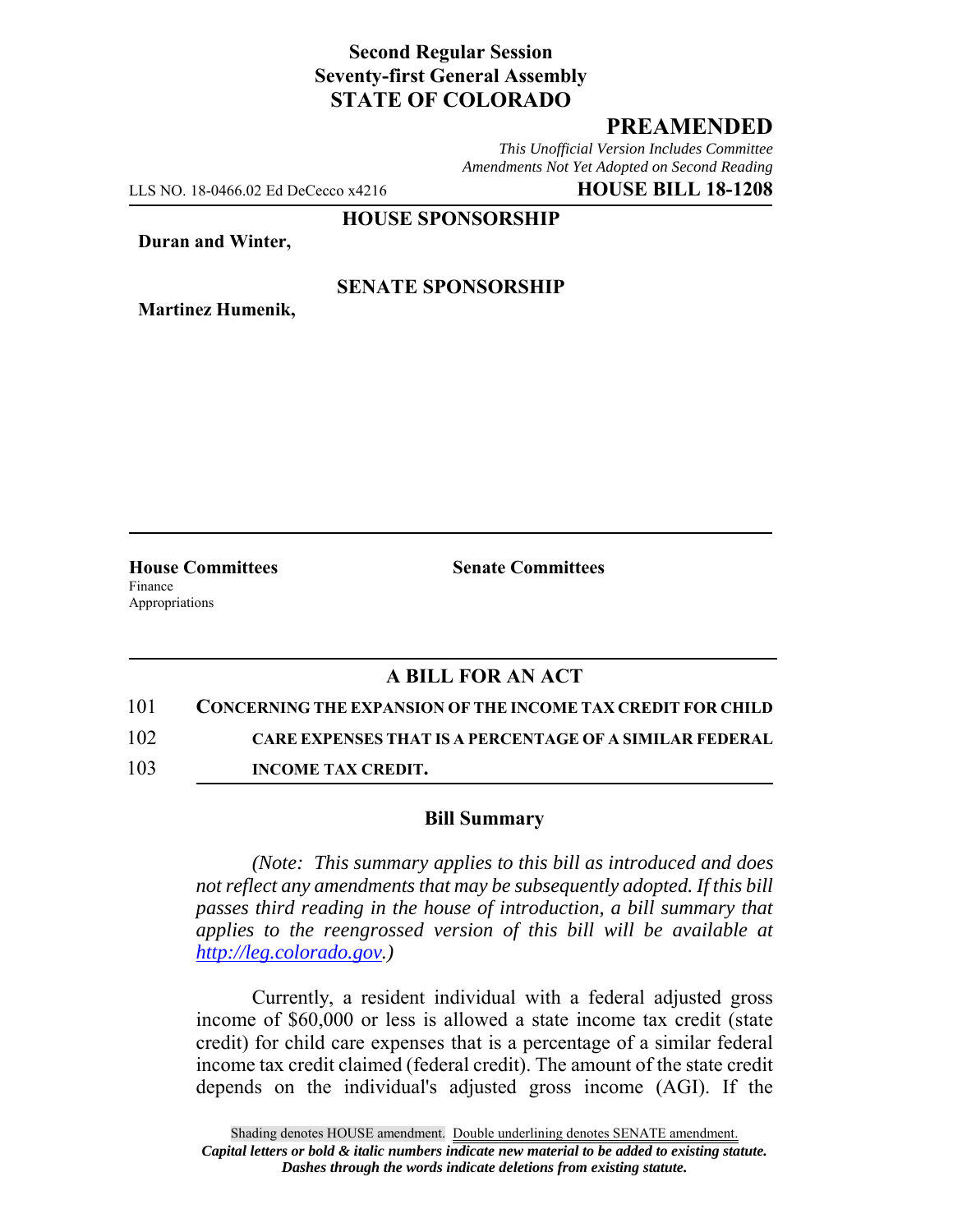individual's AGI is:

- **1** \$25,000 or less, then the state credit is 50% of the federal credit;
- ! \$25,001 to \$35,000, then the state credit is 30% of the federal credit; and
- ! \$35,001 to \$60,000, then the state credit is 10% of the federal credit.

The bill expands the state credit by allowing a resident individual with an AGI that is less than or equal to \$150,000 to claim a credit that is equal to 80% of the individual's federal credit.

1 *Be it enacted by the General Assembly of the State of Colorado:*

2 **SECTION 1.** In Colorado Revised Statutes, 39-22-119, **amend**

- 3 (1)(a) introductory portion, (2), and (3); and **add** (1.7) as follows:
- 

### 4 **39-22-119. Expenses related to child care - credits against state**

 **tax.** (1) (a) For income tax years beginning on and after January 1, 1996, BUT BEFORE JANUARY 1, 2018, if a resident individual claims a credit for child care expenses on the individual's federal tax return, the individual shall be allowed a child care expenses credit against the income taxes due 9 on the individual's income under this article ARTICLE 22 calculated as 10 follows:

 (1.7) FOR INCOME TAX YEARS BEGINNING ON AND AFTER JANUARY 12 1, 2018, IF A RESIDENT INDIVIDUAL'S FEDERAL ADJUSTED GROSS INCOME IS LESS THAN OR EQUAL TO ONE HUNDRED FIFTY THOUSAND DOLLARS AND THE INDIVIDUAL CLAIMS A CREDIT FOR CHILD CARE EXPENSES ON THE INDIVIDUAL'S FEDERAL TAX RETURN, THEN THE INDIVIDUAL IS ALLOWED A CHILD CARE EXPENSES CREDIT AGAINST THE INCOME TAXES DUE ON THE INDIVIDUAL'S INCOME UNDER THIS ARTICLE 22. THE AMOUNT OF THE CREDIT IS AN AMOUNT EQUAL TO EIGHTY PERCENT OF THE CREDIT FOR CHILD CARE EXPENSES CLAIMED ON THE INDIVIDUAL'S FEDERAL TAX 20 RETURN.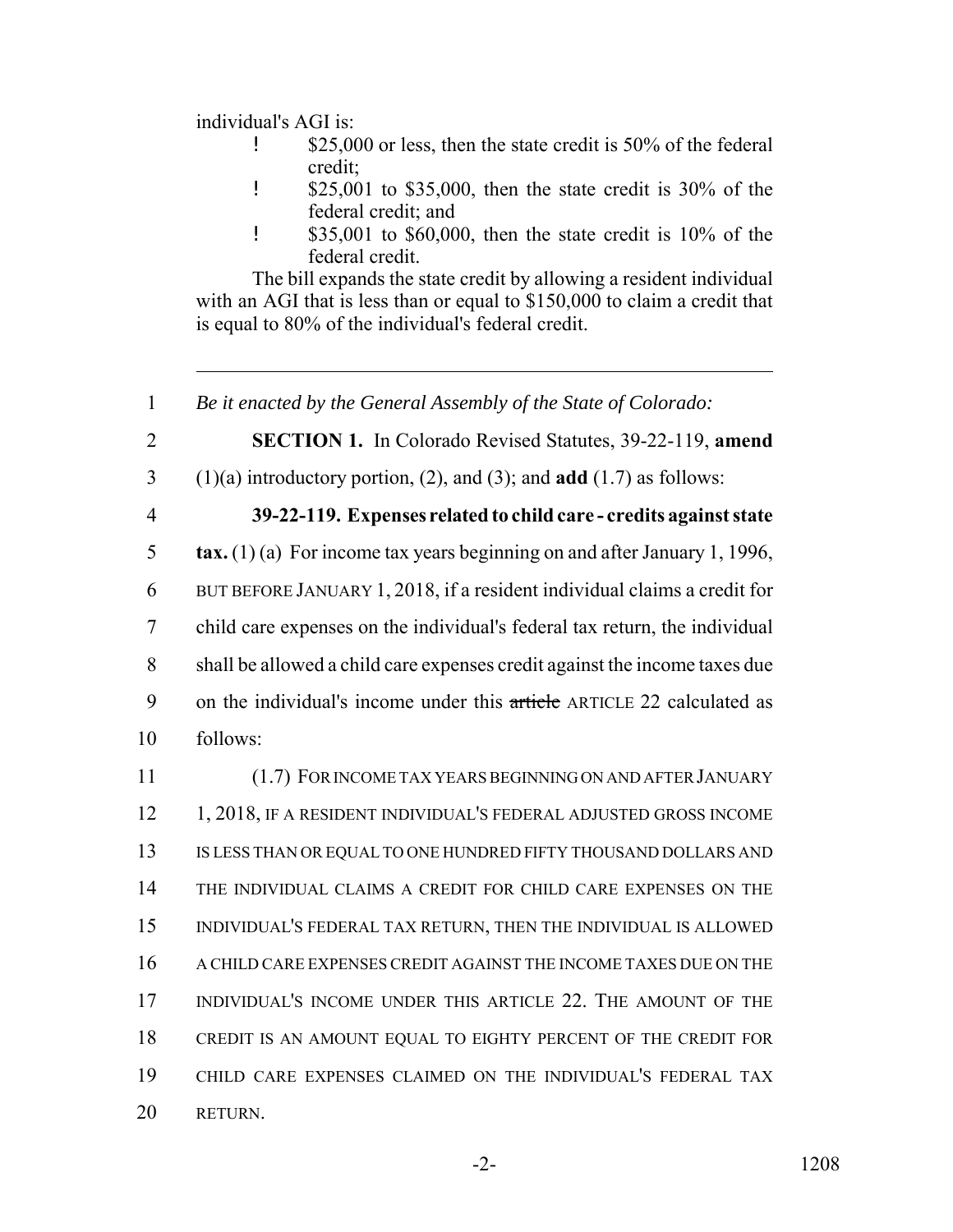(2) (a) If the credits allowed under subsection (1) of this section exceed the income taxes due on the resident individual's income, the amount of the credits not used to offset income taxes shall not be carried forward as tax credits against the resident individual's subsequent years' income tax liability and shall be refunded to the individual.

 (b) IF THE CREDIT ALLOWED UNDER SUBSECTION (1.7) EXCEEDS THE INCOME TAXES DUE ON THE RESIDENT INDIVIDUAL'S INCOME AND IF THERESIDENTIALINDIVIDUAL'S FEDERAL ADJUSTED GROSS INCOME IS LESS THAN OR EQUAL TO SIXTY THOUSAND DOLLARS,THEN THE AMOUNT OF THE CREDIT NOT USED TO OFFSET INCOME TAXES SHALL NOT BE CARRIED FORWARD AS TAX CREDITS AGAINST THE RESIDENT INDIVIDUAL'S SUBSEQUENT YEARS' INCOME TAX LIABILITY AND SHALL BE REFUNDED TO THE INDIVIDUAL.

 (c) IF THE CREDIT ALLOWED UNDER SUBSECTION (1.7) EXCEEDS THE INCOME TAXES DUE ON THE RESIDENT INDIVIDUAL'S INCOME AND IF THE RESIDENTIAL INDIVIDUAL'S FEDERAL ADJUSTED GROSS INCOME IS GREATER THAN SIXTY THOUSAND DOLLARS AND LESS THAN OR EQUAL TO ONE HUNDRED FIFTY THOUSAND DOLLARS, THEN THE AMOUNT OF THE CREDIT NOT USED TO OFFSET INCOME TAX LIABILITY FOR THE INCOME TAX YEAR IS NOT REFUNDED TO THE RESIDENT INDIVIDUAL. THE RESIDENT INDIVIDUAL MAY CARRY FORWARD AND APPLY THE UNUSED CREDIT AGAINST THE INCOME TAX DUE IN EACH OF THE FIVE SUCCEEDING INCOME TAX YEARS, BUT THE RESIDENT INDIVIDUAL SHALL APPLY THE CREDIT AGAINST THE INCOME TAX DUE FOR THE EARLIEST OF THE INCOME TAX YEARS POSSIBLE. ANY AMOUNT OF THE TAX CREDIT THAT IS NOT USED AFTER THIS PERIOD IS NOT REFUNDABLE.

- 
- 27 (3) The child care expenses credits allowed under subsection (1)